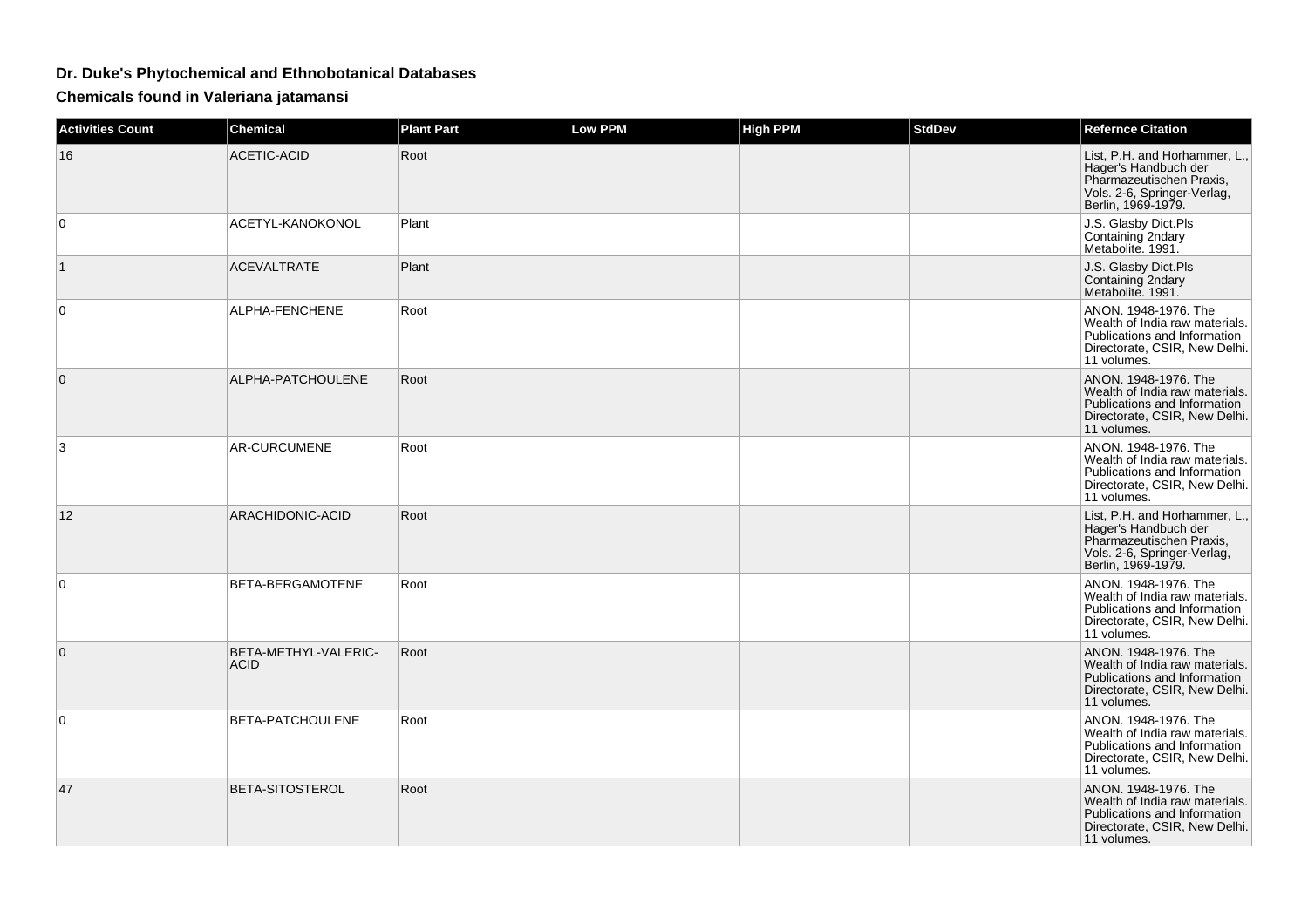| <b>Activities Count</b> | <b>Chemical</b>                                            | <b>Plant Part</b> | <b>Low PPM</b> | <b>High PPM</b> | <b>StdDev</b>      | <b>Refernce Citation</b>                                                                                                               |
|-------------------------|------------------------------------------------------------|-------------------|----------------|-----------------|--------------------|----------------------------------------------------------------------------------------------------------------------------------------|
| 6                       | <b>BUTYRIC-ACID</b>                                        | Root              |                |                 |                    | ANON. 1948-1976. The<br>Wealth of India raw materials.<br>Publications and Information<br>Directorate, CSIR, New Delhi.<br>11 volumes. |
| $\mathbf 0$             | CALARENE                                                   | Root              |                |                 |                    | ANON. 1948-1976. The<br>Wealth of India raw materials.<br>Publications and Information<br>Directorate, CSIR, New Delhi.<br>11 volumes. |
| 3                       | <b>CRYPTOMERIDOL</b>                                       | Root              |                |                 |                    | List, P.H. and Horhammer, L.,<br>Hager's Handbuch der<br>Pharmazeutischen Praxis,<br>Vols. 2-6, Springer-Verlag,<br>Berlin, 1969-1979. |
| $\mathbf 0$             | D(-)-ALPHA-<br>HYDROXYISOVALERIC-<br>ACID-ISOVALERYL-ESTER | Root              |                |                 |                    | ANON. 1948-1976. The<br>Wealth of India raw materials.<br>Publications and Information<br>Directorate, CSIR, New Delhi.<br>11 volumes. |
| $\mathbf 0$             | <b>DIHYDROVALTRATUM</b>                                    | Root              |                | 30000.0         |                    | List, P.H. and Horhammer, L.,<br>Hager's Handbuch der<br>Pharmazeutischen Praxis,<br>Vols. 2-6, Springer-Verlag,<br>Berlin, 1969-1979. |
| $\mathbf 0$             | EO                                                         | Root              | 5000.0         | 30000.0         | 0.7582862013339499 |                                                                                                                                        |
| 13                      | FORMIC-ACID                                                | Root              |                |                 |                    | ANON. 1948-1976. The<br>Wealth of India raw materials.<br>Publications and Information<br>Directorate, CSIR, New Delhi.<br>11 volumes. |
| $\overline{0}$          | GAMMA-PATCHOULENE                                          | Root              |                |                 |                    | ANON. 1948-1976. The<br>Wealth of India raw materials.<br>Publications and Information<br>Directorate, CSIR, New Delhi.<br>11 volumes. |
| 5                       | ISOVALERIC-ACID                                            | Root              |                |                 |                    | Guenther, E., The Essential<br>Oils, 6 volumes, D. van<br>Nostrand, New York, 1948-<br>1952.                                           |
| $\mathbf{0}$            | ISOVALERYL-GLUCOSIDE                                       | Root              |                |                 |                    | ANON. 1948-1976. The<br>Wealth of India raw materials.<br>Publications and Information<br>Directorate, CSIR, New Delhi.<br>11 volumes. |
| $\mathbf 0$             | <b>KANOKONOL</b>                                           | Root              |                |                 |                    | List, P.H. and Horhammer, L.,<br>Hager's Handbuch der<br>Pharmazeutischen Praxis,<br>Vols. 2-6, Springer-Verlag,<br>Berlin, 1969-1979. |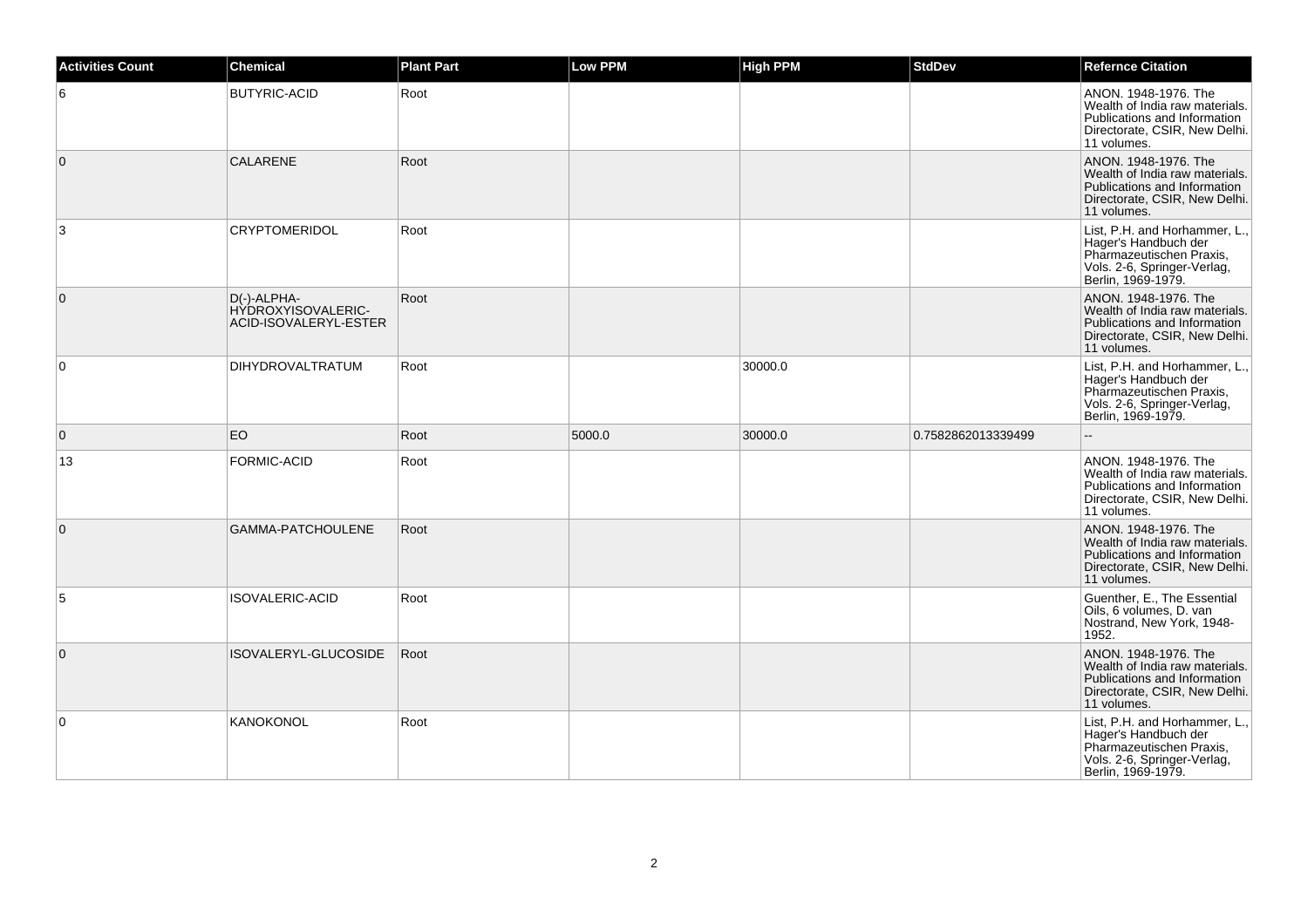| <b>Activities Count</b> | <b>Chemical</b>               | <b>Plant Part</b> | Low PPM | <b>High PPM</b> | <b>StdDev</b> | <b>Refernce Citation</b>                                                                                                               |
|-------------------------|-------------------------------|-------------------|---------|-----------------|---------------|----------------------------------------------------------------------------------------------------------------------------------------|
| $\mathbf 0$             | KANOKONYL-ACETATE             | Root              |         |                 |               | List, P.H. and Horhammer, L.,<br>Hager's Handbuch der<br>Pharmazeutischen Praxis,<br>Vols. 2-6, Springer-Verlag,<br>Berlin, 1969-1979. |
| $\mathbf 0$             | LINARIN-ISOVALERIANATE   Root |                   |         |                 |               | List, P.H. and Horhammer, L.,<br>Hager's Handbuch der<br>Pharmazeutischen Praxis,<br>Vols. 2-6, Springer-Verlag,<br>Berlin, 1969-1979. |
| 27                      | LINOLEIC-ACID                 | Root              |         |                 |               | List, P.H. and Horhammer, L.,<br>Hager's Handbuch der<br>Pharmazeutischen Praxis,<br>Vols. 2-6, Springer-Verlag,<br>Berlin, 1969-1979. |
| $\Omega$                | LINOLENIC-ACID                | Root              |         |                 |               | List, P.H. and Horhammer, L.,<br>Hager's Handbuch der<br>Pharmazeutischen Praxis,<br>Vols. 2-6, Springer-Verlag,<br>Berlin, 1969-1979. |
| $\mathbf 0$             | <b>MAAILOL</b>                | Root              |         | 5000.0          |               |                                                                                                                                        |
| 0                       | MAALI-OXIDE                   | Root              |         |                 |               | ANON. 1948-1976. The<br>Wealth of India raw materials.<br>Publications and Information<br>Directorate, CSIR, New Delhi.<br>11 volumes. |
| 15                      | <b>MALIC-ACID</b>             | Root              |         |                 |               | List, P.H. and Horhammer, L.,<br>Hager's Handbuch der<br>Pharmazeutischen Praxis,<br>Vols. 2-6, Springer-Verlag,<br>Berlin, 1969-1979. |
| 18                      | OLEIC-ACID                    | Root              |         |                 |               | List, P.H. and Horhammer, L.,<br>Hager's Handbuch der<br>Pharmazeutischen Praxis,<br>Vols. 2-6, Springer-Verlag,<br>Berlin, 1969-1979. |
| 13                      | PALMITIC-ACID                 | Root              |         |                 |               | ANON. 1948-1976. The<br>Wealth of India raw materials.<br>Publications and Information<br>Directorate, CSIR, New Delhi.<br>11 volumes. |
| 4                       | PATCHOULI-ALCOHOL             | Root              |         |                 |               | ANON. 1948-1976. The<br>Wealth of India raw materials.<br>Publications and Information<br>Directorate, CSIR, New Delhi.<br>11 volumes. |
| 6                       | PROPIONIC-ACID                | Root              |         |                 |               | ANON. 1948-1976. The<br>Wealth of India raw materials.<br>Publications and Information<br>Directorate, CSIR, New Delhi.<br>11 volumes. |